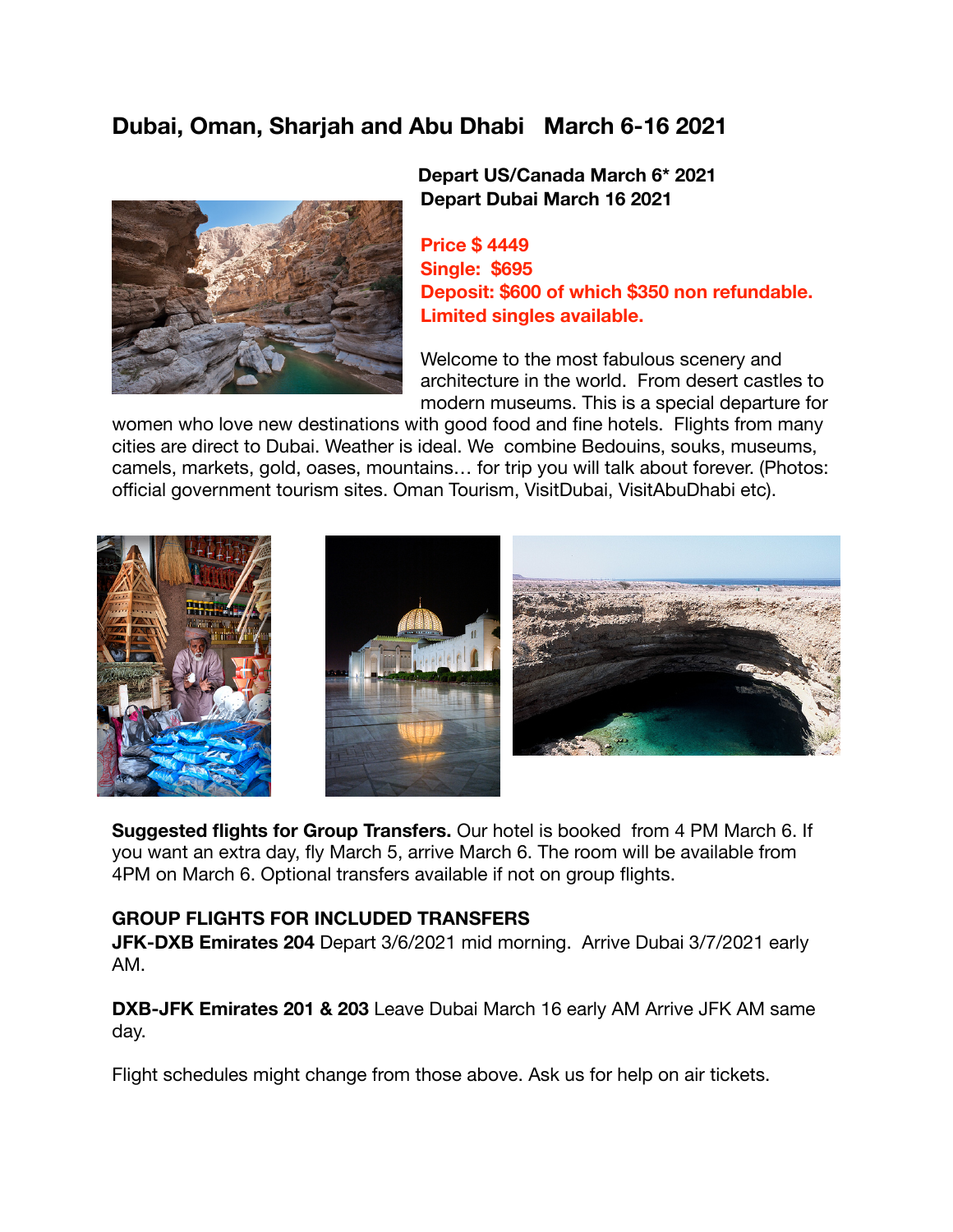### **March 7 (Breakfast, Lunch, Dinner)**

Arrival Dubai International Airport. Meet, greet and assist. Transfer to hotel. (**Rooms are booked from previous night for immediate check in).** After breakfast and a



quick rest: **12:30 PM** Full Day Tour of Old & New Dubai We start in Old Dubai, Al Bastakiya, with narrow lanes and tall wind towers (Barjeels). Continue to Dubai Museum in Al Fahidi Fort and stroll the Old Souk. Visit Sheikh Saeed's house built in 1894, preserved as a museum. This museum is a has historic documents, photographs and furnishings of the ruling family.

Next is the Heritage and Diving Village celebrating maritime heritage and showcasing traditional coastal lives and rich history of the UAE's pearl diving and fishing. Get aboard the Abra (water taxi) to cross the Creek to the Spice Souk. It is a traditional market of narrow lanes with open and closed-roof stores. Stores in the Spice Souk sell

fragrances and spices from frankincense and shisha to herbs. The trip to the Gold Souk demonstrates why Dubai is City of Gold. It's worth the visit even if you have no intention of buying, for atmosphere of shop glinting with 18, 21, 22 & 24 carat gold, showing-off the abundant riches of this part of the world.

### **Lunch in Al Dawar Revolving restaurant**

The restaurant offers stunning views and international food. After lunch, continue to New Dubai. Proceed to Jumeirah Area. Photo stop at iconic Burj Al Arab Hotel. We continue to Palm Jumeirah, a fully reclaimed palm shaped island home to the magnificent Atlantis The Palm (Photo Stop). The next stop brings us to Dubai Marina, the largest man-made marina in the world with eye popping luxury yachts. Next stop is the base of what is currently the world's tallest building, Burj Khalifa. Here time to admire the Dubai Fountain, one of the world's largest performing fountains.

The Burj Khalifa skyscraper is a world-class destination and magnificent centerpiece of Downtown Burj Khalifa, Dubai's new urban masterpiece. The building is surrounded by hotels, must-visit shopping and entertainment options. **Dinner in a historic house,**  with a speaker about social media in the Emirates. (NOTE: we will move some sites to the last day depending on air schedules.)

# **March 8 (Breakfast, Lunch, Dinner)**

Check out and proceed to Sharjah, Culture Capital of UAE, also known as the 'Pearl of the Gulf'. We start with a photo-stop at the magnificent Al Noor Mosque on Al Buhaira Corniche and proceed to the largest mosque in Sharjah, King Faisal Mosque. We visit the Islamic Civilization Museum. Several galleries display restored artifacts celebrating Islamic contributions to World Heritage. We drive to 'Old Town'. Stroll through the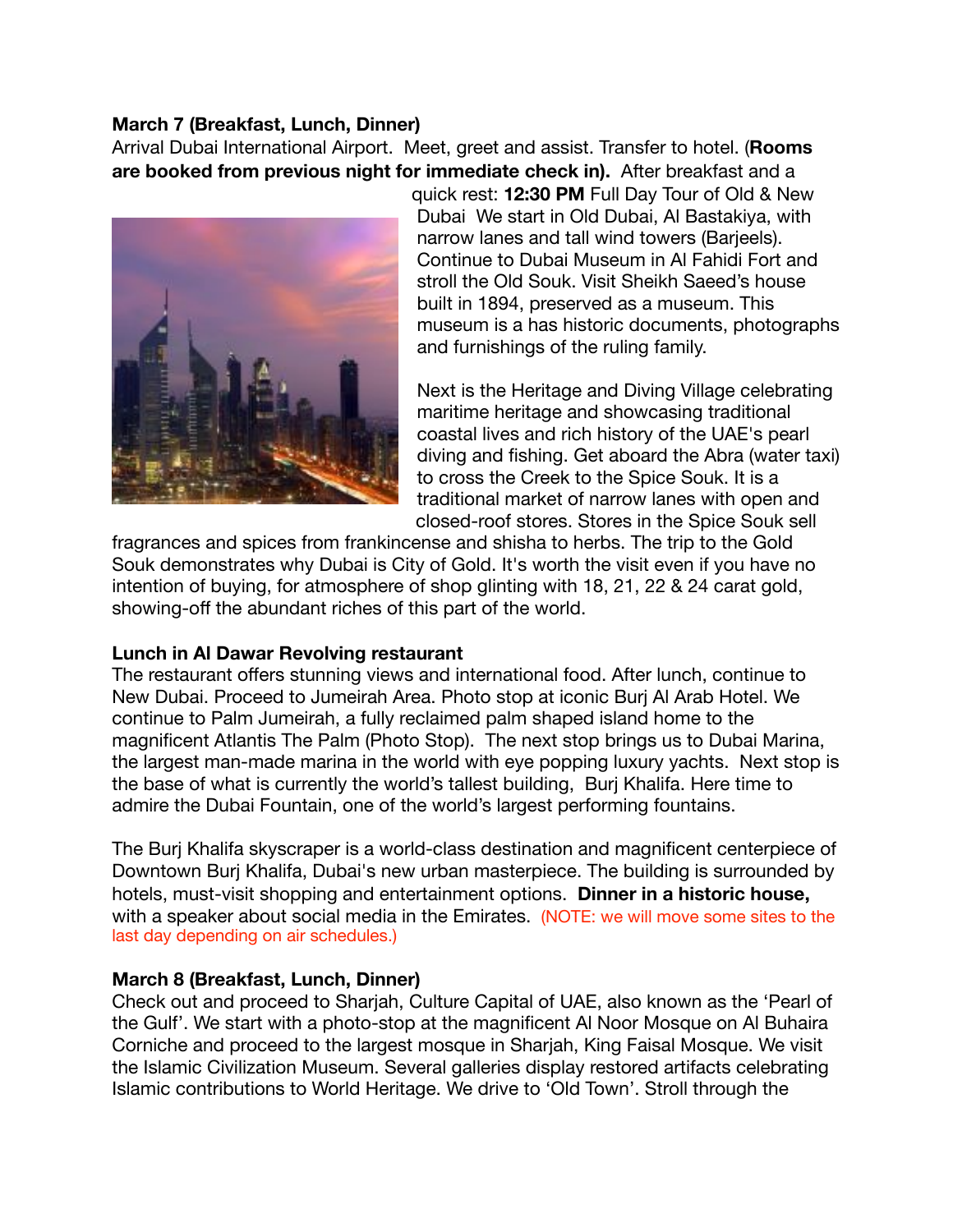restored traditional market Souk Al Arsa. We proceed to Hatta. **Lunch served in Hatta Fort Hotel.**) We proceed to Muscat, Oman Overnight Muscat with dinner at our hotel.

# **March 9 (Breakfast, Dinner)**

Oman looks and feels like the Past; the Sultan has conserved local architecture yet you see women working everywhere. The tour of Muscat begins through the beautiful embassy quarter en route to Sultan Qaboos Grand Mosque. Visit the mosque, a splendor of unique Islamic architecture. The tour continues to Old Town on foot, strolling around Portuguese forts Jalali and Mirani and Qasr Al Alam, the Palace of HM Sultan Qaboos. Our next stop is Bait Al Zubair Museum with its wealth of information and exhibits on culture, tradition and heritage. We drive to Muttrah, a delightful quarter. Next stop is the amazing Royal Opera House. The Royal Opera House is Oman's premier venue for musical arts and culture. Discover the history and genesis in its structural boldness, technical innovation; and perhaps most of all, ROHM's breathtaking decorative artistry with motifs derived from Islamic, Mughal, Oriental and European art. One of the important highlights is the very fine collection of rare instruments here.

We will visit the ancient souk for shopping and photo ops. **(**Dress Code during Mosque Loose long trousers or long skirts, long sleeves, head scarf). Overnight Muscat. **Dinner Bait Al Luban Restaurant- one of the finest in Oman.**

### **March 10 (Breakfast,Dinner)**

# Day free for shopping at the colorful souk, or enjoy leisure time. **Optional Tour \$159 FULL DAY SAFARI WAHIBA AND WADI BANI KHALID with lunch (4WD)**

Our 4WD vehicles take us through the fascinating Hajar Mountains and the town of Ibra to Wadi Bani Khalid, one of Oman's most beautiful wadis (dry river bed), famous for its



lush green oases, water pools and deep canyons. The tour proceeds to the Wahiba desert for an exciting dune drive. Visit a camel camp and gain an unforgettable experience of the Bedouins way of life. Picnic lunch en route. On the way back to Muscat there is a final stop at the village of Mudairib to see its traditional watch towers.Overnight Muscat **Dinner at our hotel.** 

# **March 11 (Breakfast,Dinner)**

Check out & proceed to Nizwa- Bahla- Jabreen. (8 hrs.) We start with a spectacular drive through the mountains via oases of Fanjahand Birkat AlMauz to reach Nizwa

UNESCO Heritage site, and the impressive 17<sup>th</sup> century Fort. On to Nizwa Souk famous for Bedouin silver jewelry. We continue via Tanuf and Bahla to Jabreen, toone of Oman's most beautiful forts. Check in to hotel in Nizwa and overnight. Dinner at Hotel.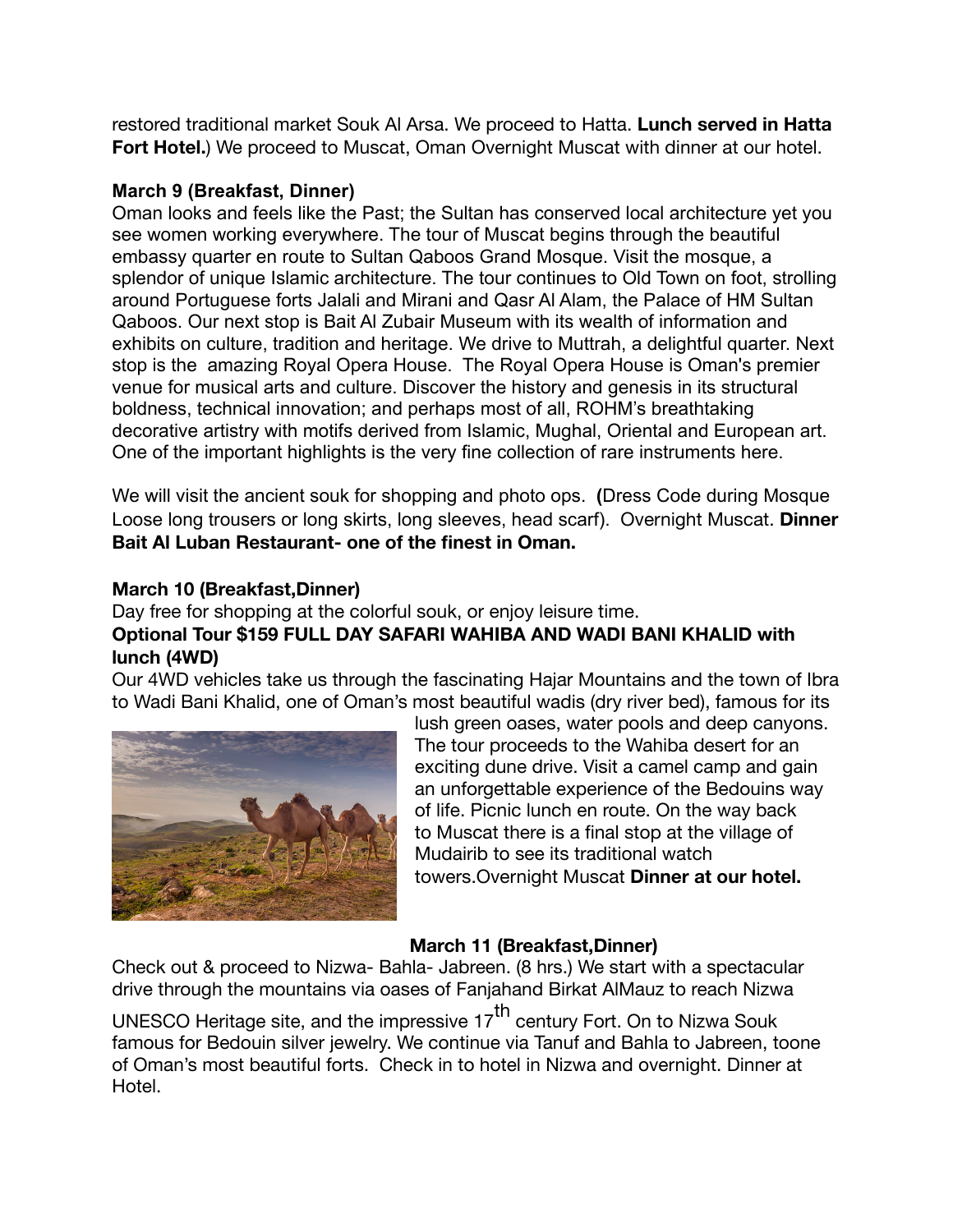### **March 12 (Breakfast, Lunch, Dinner)**

Leave Oman and transfer to Al Ain (UAE)i (Approximately 4 hrs. Including border formalities). Enjoy a day out taking in the sights of the beautiful garden city of Al Ain. En route to Al Ain, watch the fascinating and ever changing desert scenery on both sides. The tour continues with a visit of the renovated Old Palace of H.H. Sheikh Zayed, (Photo Stop) late ruler of Abu Dhabi and President of the U.A.E. Visit 'Falaj', the underground irrigation system at the Oasis. We stop at hot springs at Jebel Hafeet. Visit famous camel market Lunch and Dinner at Hotel Overnight at hotel in Al Ain.

### **March 13 (Breakfast, Lunch)**

Check out. Transfer to Abu Dhabi City. Discover highlights of Abu Dhabi, capital of the Emirates, the Arabian Jewel. The first destination is the Sheikh Zayed Grand Mosque, one of the largest in the world. Continue to visit the Sheikh Zayed Centre to get a glimpse into the private life of H.H. Sheikh Zayed, often referred as "The Father of the UAE". Our next stop is Heritage Village where we are taken to the past to explore life before oil was discovered. A drive along the beautiful Corniche.

**Lunch at le Vendome** -**Emirates Palace Hote**l (Lunch Buffet with water/ 1 glass of juice or soft drink or wine/beer). Using seasonal and carefully sourced produce, each dish is precisely fashioned by talented chefs to stand out as a star rather than just another in a hotel buffet. Check in to Hotel in Abu Dhabi Overnight Abu Dhabi. Dress Code for mosque Visit: loose long trousers or long skirts & sleeves to ankle/wrist.No tight/ transparent clothes, no visible tattoos. Women must cover head with a scarf.

### **March 14 (Breakfast)**

Visit to Louvre Museum, 90 minutes sightseeing speed boat –Jaalboat. Panoramic drive. Louvre Abu Dhabi is a universal museum in the Arab world. Louvre Abu Dhabi is said to be a place of discovery, exchange and education. It plays an important social and social role in the United Arab Emirates. The museum presents important objects from archeology, art and arts and crafts. It also presents all regions, including contemporary art and the narrative of art history. 90 minutes private guided tour. Tour will continue with 90 Min. sightseeing cruise in Abu Dhabi by private speed boat. We finish with the Date Market. Rest of the day free for individual activities. Overnight in Abu Dhabi (There is a cafe in the museum for optional lunch).

**March 15 (Breakfast, Farewell Dinner)** Depart for Dubai AM. We stop en route at a Falcon Hospital. Arrival Dubai. Any sites missed on arrival day will be added here.

**Farewell Dinner** tonight: **Al Hadeerah Desert Camp, in Bab Al Shams Desert Resort & Spa,** with desert entertainment. Explore sights, sounds and tastes of Arabia at an authentic desert venue amidst rolling dunes. Feast under the stars with live music, dancing and traditional instruments.

### **March 16 (Boxed Breakfast if available)**